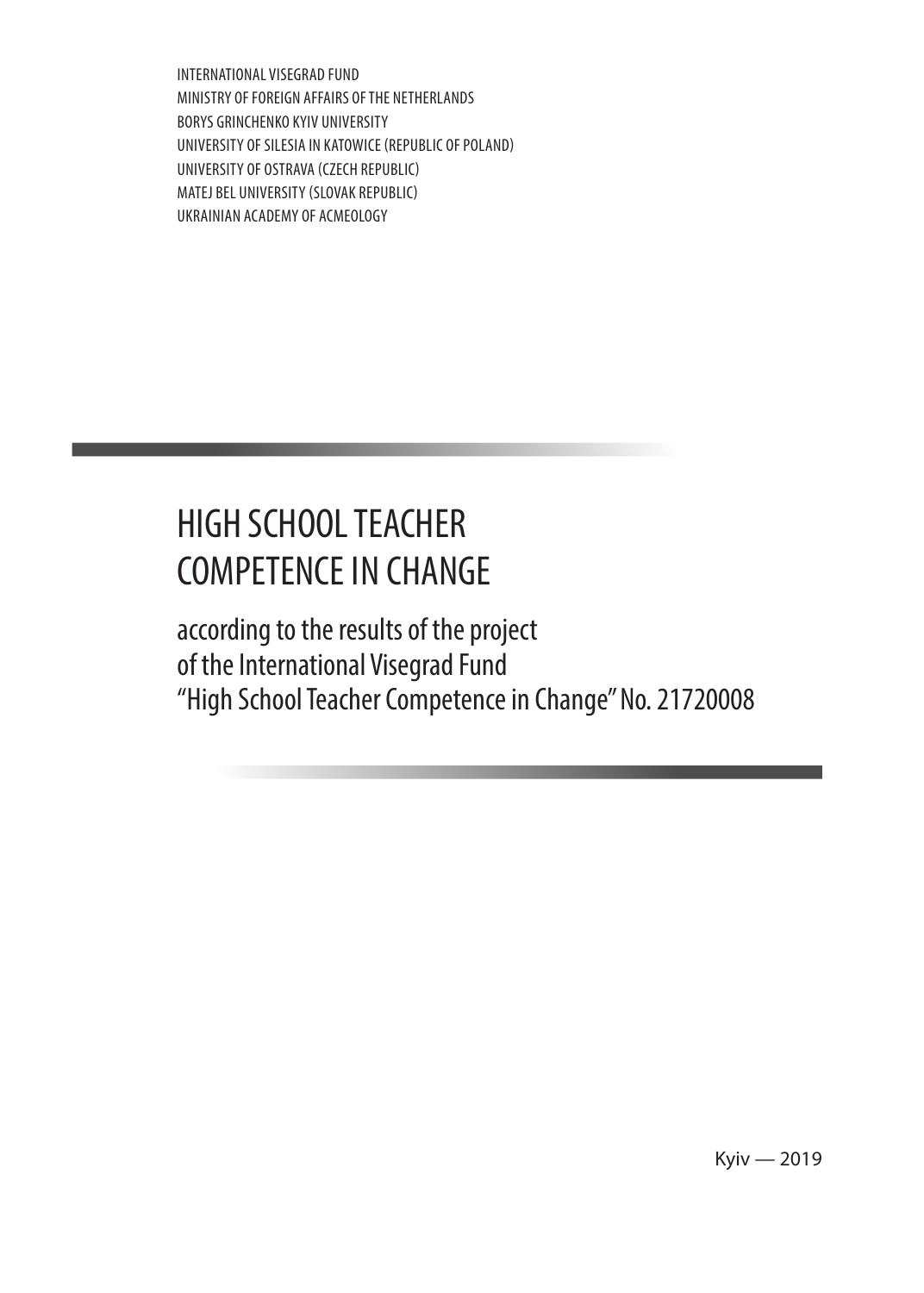#### Recommended for publication

by the Academic Council of the Pedagogical Institute of Borys Grinchenko Kyiv University (Rec. No. 2 dated 28.01.2019)

The following researches have been involved in writing the monograph:

#### **Ukrainian researchers:**

*Liudmyla Khoruzha*, Doctor of Pedagogical Sciences, Professor, Head of Theory and History of Pedagogy Department, Pedagogical Institute, Borys Grinchenko Kyiv University;

*Mariia Bratko,* Doctor of Pedagogical Sciences, Director of the University College, Professor of Theory and History of Pedagogy Department, Borys Grinchenko Kyiv University;

*Olha Kotenko,* PhD in Education, Associate Professor, Director of the Pedagogical Institute, Borys Grinchenko Kyiv University;

*Olha Melnychenko,* PhD in Historical Sciences, Associate Professor of Theory and History of Pedagogy Department, Pedagogical Institute, Borys Grinchenko Kyiv University;

*Volodymyr Proshkin,* Doctor of Pedagogical Sciences, Associate Professor of Computer Sciences and Mathematics Department, Informational Technologies and Management Faculty, Borys Grinchenko Kyiv University

#### **Polish researchers:**

*Łukasz Kwadrans,* PhD, Associate Professor, Faculty of Ethnology and Educational Sciences, Institute of Education, University of Silesia in Katowice;

*Barbara Grabowska*, Professor, UŚ Dr. Hab., Faculty of Ethnology and Educational Science, Institute of Education, University of Silesia in Katowice;

*Aleksandra Minczanowska,* Associate Professor, Faculty of Ethnology and Educational Sciences, Institute of Education, University of Silesia in Katowice;

*Eugenia Smyrnova-Trybulska*, Professor, Dr. Hab., Head of the Department of Humanistic Education and Auxiliary Sciences of Pedagogy, University of Silesia in Katowice;

*Anna Szafrańska,* Professor, UŚ Dr. Hab., Faculty of Ethnology and Educational Science, Institute of Education, University of Silesia in Katowice

#### **Czech researchers:**

*Josef Malach,* Doctor of Science (Education), Professor, Head of Department of Education and Adult Education (Faculty of Education), University of Ostrava;

*Milan Khmura,* PhD in Education, Associate Professor of the Department of Education and Adult Education of University of Ostrava

#### **Slovak researchers:**

*Bronislava Kasachova,* Doctor of Science (Education), Professor of the Department of Elementary and Preschool Pedagogy, Matej Bel University in Banská Bystrica;

*Daniela Guffová,* PhD in Education, Associate Professor, Department of Primary and Preprimary Pedagogy Faculty of Education, Matej Bel University in Banská Bystrica

#### **Reviewers:**

*Natalia Morze,* Doctor of Pedagogical Sciences, Professor, Vice-Rector for Informatization of Educational, Scientific and Management Activities, Borys Grinchenko Kyiv University (Ukraine);

*Liudmyla Vashchenko,* Doctor of Pedagogical Sciences, Professor, Director of the Centre for Educational Reform Expertise (Ukraine);

*Alena Doušková,* Doctor of Education, Professor, Department of Primary and Pre-primary Teacher Education, Faculty of Education, Matej Bel University in Banská Bystrica (Slovak Republic);

*Ewa Ogrodzka-Mazur,* Professor, Dr. Hab., Faculty of Ethnology and Educational Science, Institute of Education, University of Silesia in Katowice (Republic of Poland)

**High School Teacher Competence in Change (**according to the results of the project H65 of the International Visegrad Fund "High School Teacher Competence in Change" No. 21720008) / [Doctor of Pedagogical Sciences, professor L. Khoruzha (ed.)]. — Kyiv: Borys Grinchenko Kyiv University, 2019. — 96 p.

ISBN 978-617-658-068-3.

The monograph is written according to the results of the project № 21720008 "High School Teacher Competence in Change" with the support of the International Visegrad Fund and the Ministry of Foreign Affairs of the Kingdom of the Netherlands. The work presents common and different approaches to system of education and higher education in Poland, Ukraine, Slovakia, and the Czech Republic. Authors specify a set of actions that contribute to improving the quality of high school teacher's activities and development of their professional competencies.

The publication is intended for scientific and pedagogical workers who are interested in theoretical, methodological and practical issues of improving the professional activity of teachers, modernizing and ensuring the quality of higher education in conditions of its reformation.

#### **UDC 378.011.3-051:005.336.2**

© Authors of publications, 2019 © Borys Grinchenko Kyiv University, 2019

ISBN 978-617-658-068-3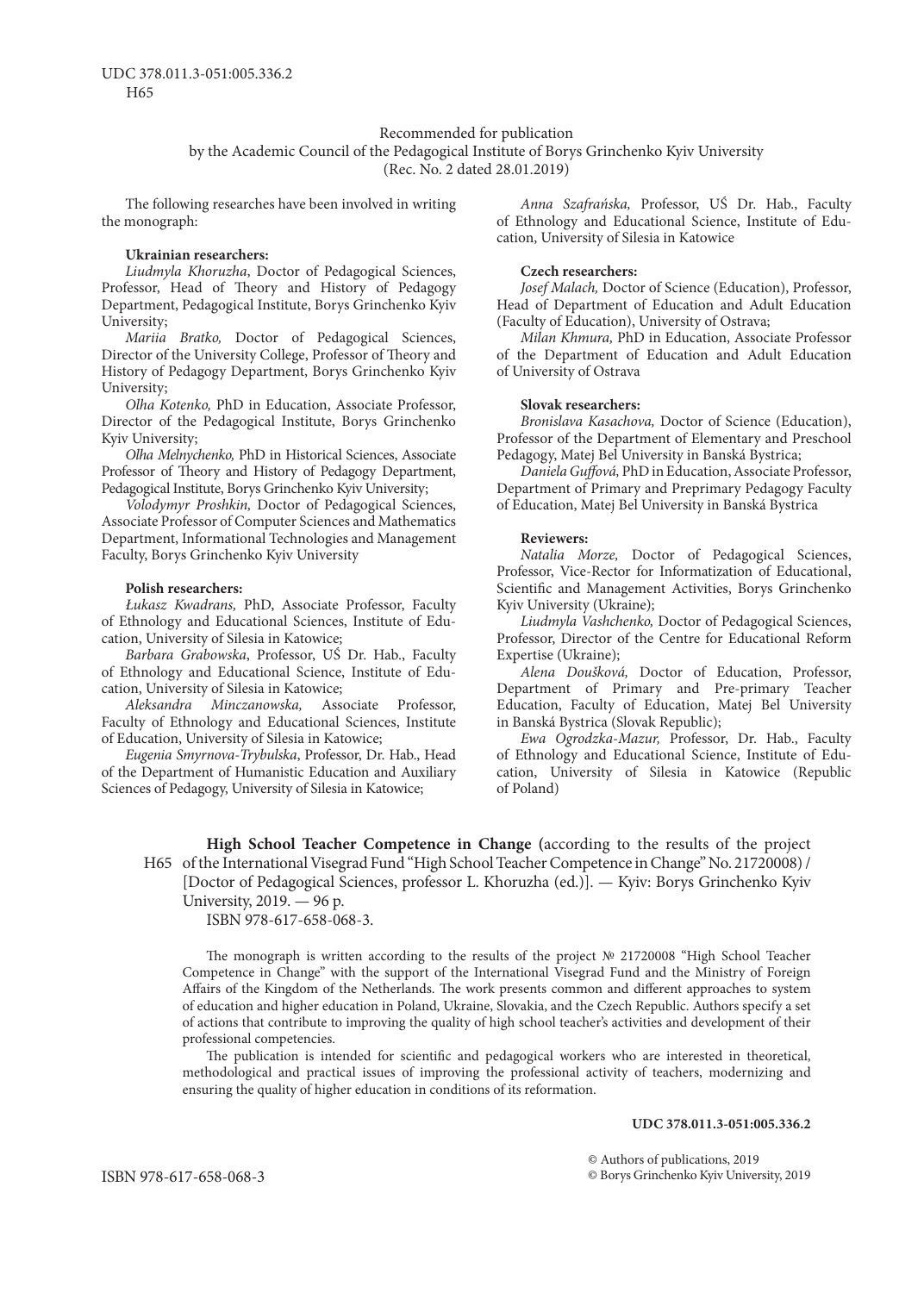# RECOMMENDATIONS ON THE STANDARDIZATION OF THE ACTIVITIES OF ACADEMIC STAFF AND SUGGESTIONS FOR THE FURTHER DEVELOPMENT OF THE COMPETENCES OF UNIVERSITY TEACHERS

Recommendations are based<br>on the integration of the results<br>project participating country and on the integration of the results the research carried out in each project participating country and generalized tendencies regarding the development of higher education at the institutional, national and European levels.

## *Standardization of high school teacher's activities as a basis for assessing its quality*

One of the urgent problems of the development of the European educational environment is the harmonization of national education systems and the search for approaches to assess academic staff qualifications. Considering a wide space of study, this problem is of particular importance for academic staff who are directly involved in the future specialists' training. Taking into account the fact that lecturers, as direct organizers of the educational process, are given academic freedom to develop variability in educational programs, it is important to meet a certain standard in the assessment of their professional competence and performance.

Analysis of the concept of "standard" in various European documents and regulations showed that there is no single approach to its definition. Instead of the term "standard", the synonymous terms "program basis", "framework curriculum", "framework program" and others, which indicate the framework limitations of this normative document, are used. In the countries participating

in the international project *"High School Teachers Competences in Change"* № 21720008 (Poland, Ukraine, Slovakia, Czech Republic), this concept, though appears in the field of education, is missing in official documents. However, with the introduction of competence-based approach to the content of education, comprehending the phenomenon of standardization, the approach of determining the final results (the so-called "regulation of output") dominates in Europe. In fact, on the one hand, it is a guide to what results are planned to be achieved at the national level, on the other hand, the professional standard for lecturers is a tool for the implementation of the education strategy in a rapidly changing globalized world. The main function, which is performed by professional standards, is the approximation of the sphere of academic staff' work and staff training through the establishment of regulatory requirements to their knowledge, skills, personal qualities, and results achieved. So, the question of what a competence-oriented standard of lecturers' activity should be like is relevant and requires understanding and defining common approaches to its standardization.

Western scholars who dwelled on this topic believe that standards should be easily comprehendible and not too complicated (R. Conway, R. Murphy, A. Res, K. Hall) (Kleinhenz, E., Ingvarson, L. (2007). Standards for Teaching. Theoretical Underpinnings and Applications. New Zealand Teachers Council [Electronic resource]. Access mode: www.teacherscouncil.govt. nz/ communication/publications / research0012. Pdf. 5).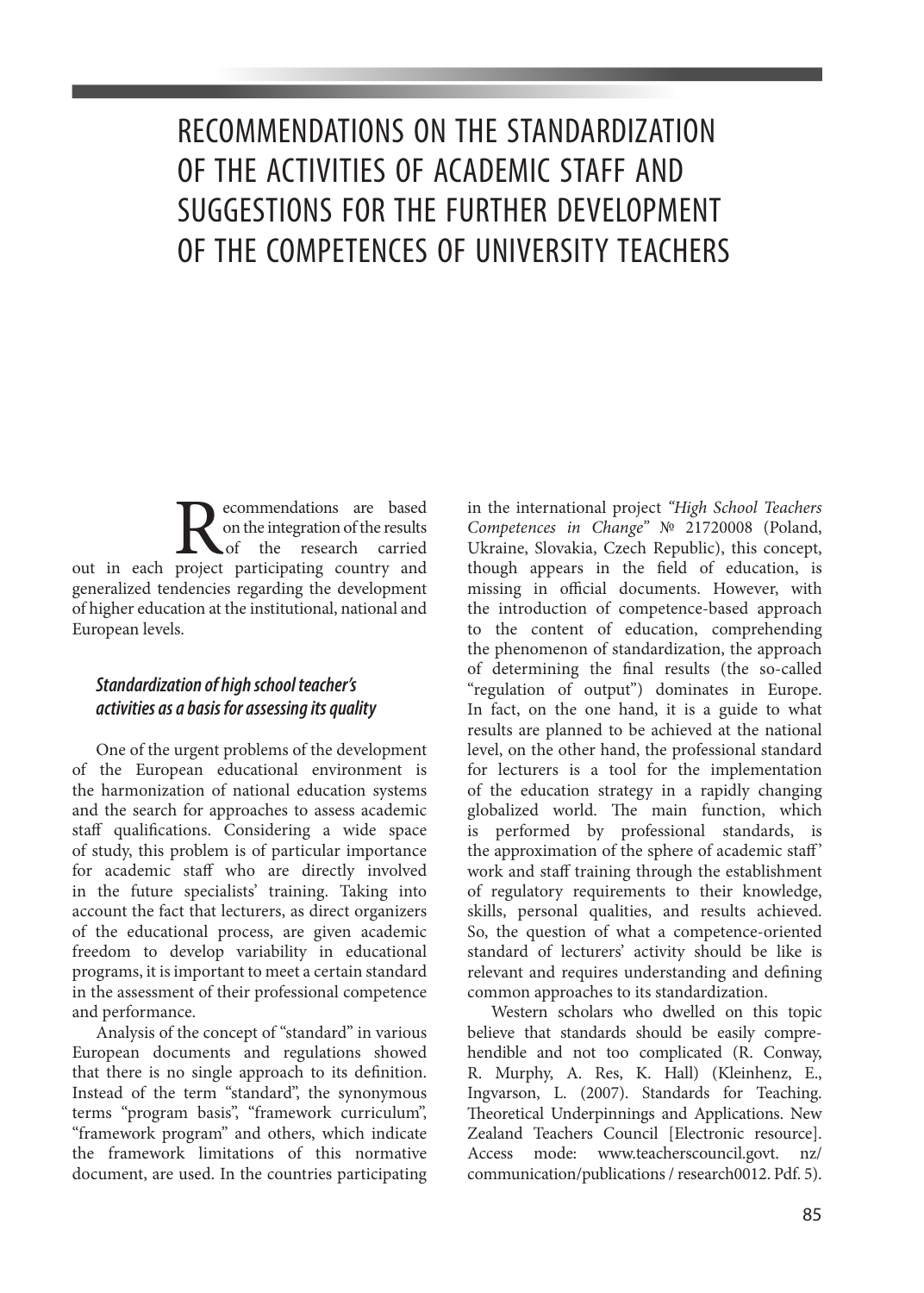This opinion of scholars is supported by international organizations in the field of education. For example, in the documents of the European Committee of Education Trade Unions (ETUCE) it is noted that competences should be formed at a high level and be traced through the professional characteristics of the teacher at different stages of the professional career. At the same time, they should be based on the principles of relationship between theory and practice and focus on the development of the ability to critically comprehend their own and others' pedagogical experience [ETUCE (European Trade Union Committee for Education). Teacher Education in Europe. (2008). An ETUCE Policy Paper, Brussels: ETUCE, 170 p.].

In accordance with the latest works by G. Sykes and Plastrikand R. Plastrik, standards are instructions that are often used to accomplish multiple goals. For example, the following:

— a single model for the organization of certain activities;

— rules to be followed;

— indicators that contain certain information;

— perfect samples;

— principles on the basis of which the process is carried out etc. [Sykes, G., Plastrik, P. (1993). Standard Setting as Educational reform. *Trends and Issues Paper no. 8,* Washington, DC: ERIC Clearinghouse on Teacher Education and American Association of Colleges for Teacher Education. ED 358 068, p. 4–5].

Studying the problem of standardization as an important aspect of the educational policy of any state, we can distinguish two opposite approaches to the definition of standards and their importance in improving the quality of teaching. The first one is a bureaucratic and technical approach to reporting, focused on the measurement, monitoring, comparison, and regulation of an individual behavior of a lecturer. The second one, a developing essence of using standards with a broad interpretation of the concept of "competence" as indicators of the performance of multidimensional activities of a lecturer. At the same time, it is important to take into account the social and economic contexts that directly or indirectly affect lecturers' activities and its results. Therefore, standardization can be both a tool for the overall assessment of the quality of academic staffs' activities and the embodiment of the idea of its social diversity, as well as an indicator of shortcomings and

difficulties encountered in teaching. It is also important that the standard affects the processes of teacher development training and their adaptation to external changes and requirements, making it possible to identify the best positive experience and disseminate it.

According to scholars from the participating research teams from Poland, Ukraine, Slovakia, and the Czech Republic, an integrated approach to standardization and evaluation of academic staff

is the most productive. It includes:<br>
— determining the competence — determining the competence field of academic staffs activities, determining key competencies that reflect the professional and functional essence of this activity;

— developing a unified diagnostic tool for assessing and comparing the formation of lecturers' competencies;

— defining methodological strategies to help teachers choose development opportunities and meet individual needs of professional development;

— managerial, but not a directive nature of competence standards of academic staff, which in its essence does not contradict creative features of the teaching profession;

— taking into account national contexts and traditions of higher education.

Thus, the abovementioned actualizes a *complex standardization*, which is carried out as a purposeful and systematic establishment and application of a system of interrelated requirements for the professional competence of academic staff as an object of complex standardization, and to the possession of a set of individual competencies.

Some basic requirements for the development of professional standards of academic staff in the conditions of its modernization and reform:

— the structure of the standard should be competency based and result-oriented on a particular type of professional activity of a lecturer;

— the main method of forming the content of the professional standard for academic staff can be a functional analysis of various competence profiles of their activities, which reflect its multifunctional nature, and the distribution of the content of competencies that make the content of these profiles, in accordance with the qualification levels of lecturers;

Professional standards for lecturers are one of the most important components of national qualification systems and a prerequisite to the formation of a national qualifications framework adapted to the European one.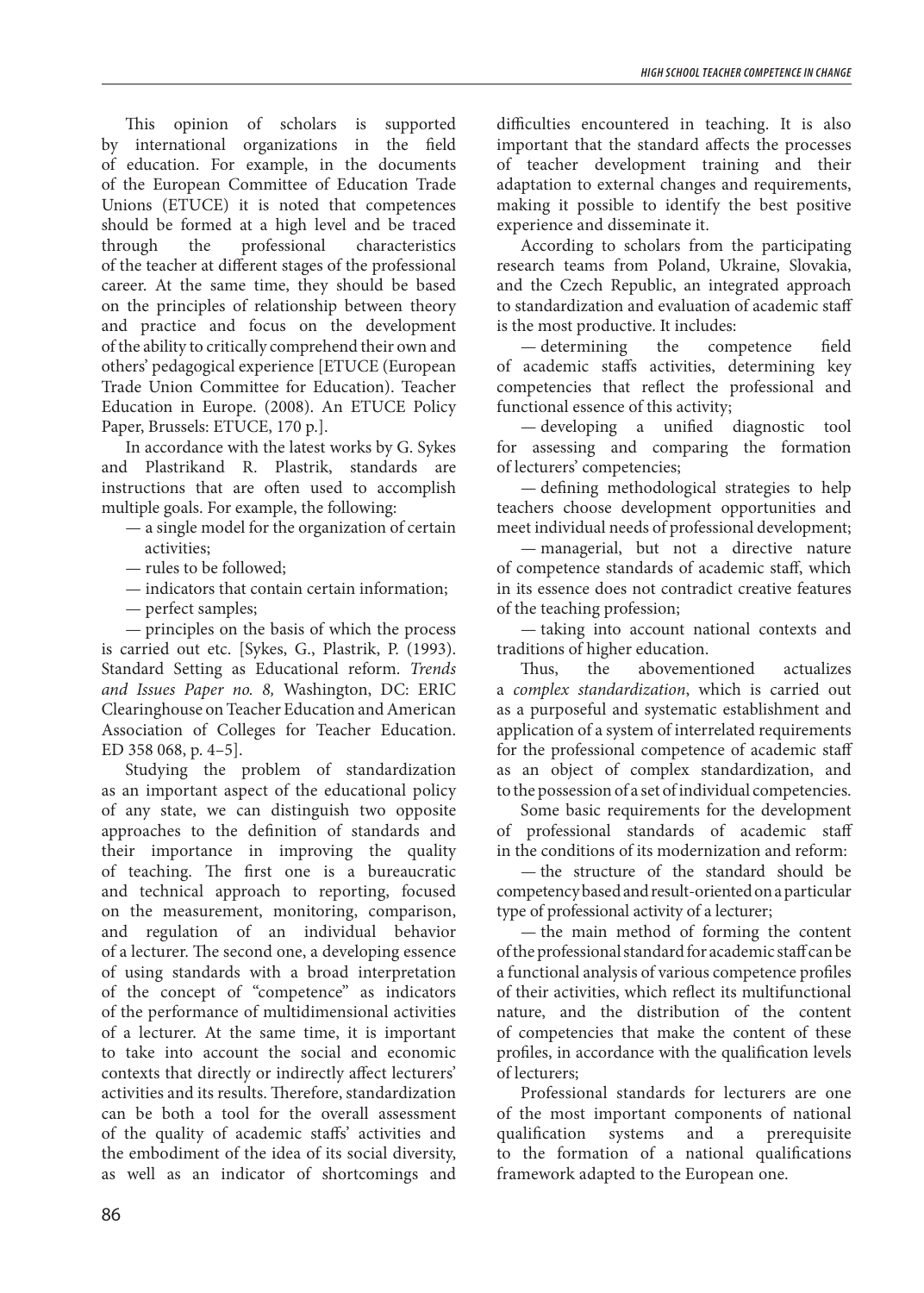# *Similarities and differences in the development of education systems of Poland, Ukraine, Slovakia, and Czech Republic*

It should be noted that in all participating countries (Poland, Ukraine, Slovakia, and the Czech Republic) higher education is developing within the democratic type model, which includes the humanization of the educational environment, ways of interaction between all subjects of the educational process. A common feature of the goals and guidelines of higher education is the universal and fundamental values of Western civilization the assertion of the individuality of each personality, the development of critical thinking, the ability to act independently in different situations, the importance of social cooperation, responsible usage of freedom, ideological pluralism, etc.

The high social mission of the academic staff is actualized under modern circumstances and due to the fact that education in the 21 century becomes the main engine of development of civilized society in various directions. For example, education is:

— the system of a directed influence on individuals for the purpose of their socialization, when the content of the educational process is determined by the state requirements of the economic and political systems;

— the basic channel of culture broadcasting in accordance with the current values and standards;

— the catalyst for change in all spheres of human life, the basis of the progress of society;

— a tool for personality development, its self-realization, advancement on the way of selfimprovement.

The research results showed that goals and values of higher education in countries participating in the international project No. 21720008 "High School Teacher Competences in Change" with the assistance of the International Visegrad Fund and the Ministry of Foreign Affairs of the Kingdom of the Netherlands are more similar than different. At the same time, there are significant differences between countries in the details of certain goals stated in educational documents. It is common for all project participating countries to increase the number of goals in higher education, their focus on quality and its high performance, a holistic and integrated approach to the definition of such goals.

Global world processes associated with the acceleration of changes in the modern postindustrial society (informatization, automation,

transformation of social institutions, financial system, demographic situation, etc.) affect transformations that occur not only in the field of education and higher education but regarding the adaptation of European educational goals to local requirements and conditions of the future labor market as well. Essentially opposite processes of globalization and localization are constantly adjusting the goals of higher education in Poland, Ukraine, the Czech Republic, and Slovakia.

The dominance of the competence-based idea as the basis for the selection of the educational content and evaluation of the quality of its results, makes it possible to determine common approaches to the criteria and performance indicators of lecturers in higher education institutions of project participating countries. In the competence space of academic staffs' activities in these countries, we have identified common competency guidelines, which are associated with social, cultural, economic challenges, the evolution of educational goals of the EU. Among the main guidelines, the following competencies are identified: foreign language and digital competences, which updated the unifying processes in the EU and the ICT revolution; civil and intercultural competences related to the need for social interaction; selfimprovement competence aiming to adapt the individual to constant changes, etc.

Analysis of the educational legislation, regulatory and strategic documents in participant countries, which are associated with the modernization and optimization of higher education, allowed to determine general directions of these processes:

— ensuring the quality of education; implementation of the basic educational principle "equal access to a qualitative education";

— practice-oriented nature of professional training of future specialists;

— finding a balance between the socio-economic opportunities of countries and the objectives of higher education;

— bringing the structure of higher education in line with international standards; updating and rethinking the content of educational programs according to a competency-based approach;

— development of research in universities; active implementation of ICT in the educational process and increasing the volume of e-learning materials;

— decentralization of management and expansion of autonomy of educational institutions;

— continuous training of teachers within higher education.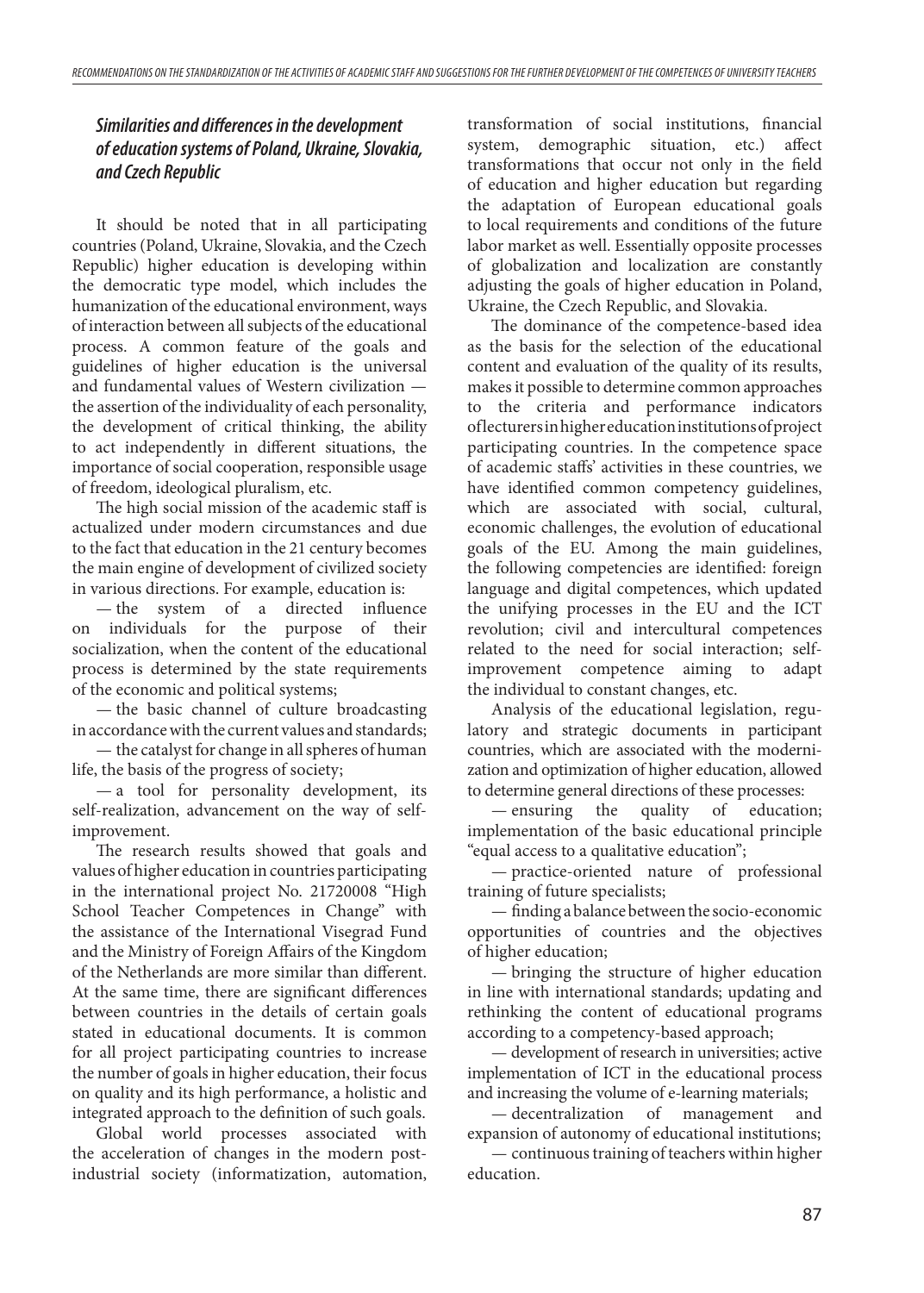# *Conceptual approaches to the development of the project* "*High School Teacher Competence in Change*"

The conclusions made by international research teams regarding the results of the diagnostics of academic staff competencies and their generalization give grounds for justification of recommendations on certain changes that should be implemented at the *institutional, national and European levels.* These levels are certain hierarchical parallels at which, according to the degree of generalization, there should be changes in the content, methods of organization and management of academic staff as a system of interrelated requirements to their professional competence, which is the object of complex standardization. Therefore, the recommendations are structured within such thematic components: *content, organizational, managerial*, which allows to cover all aspects of the scientific problem systematically. This scientific idea can be represented graphically.

## *Description of recommendations on standardization and competences of the project* "*High School Teacher Competence in Change*"

Recommendations are presented in the abovementioned thematic areas. There is a description of each of them below.

Guided by the competency-based idea of the development of higher education in the EU, it is important to define a standardized framework of competencies for academic staff, using the development and set of competencies specified in the project studies.

Existing methods, assessment technologies for measuring levels of competence development of academic staff, should be enriched with diagnostic tools developed by project participants. Further specification and differentiation is required within appropriate indicators of expected levels of competence of lecturers of higher education: *reproductive, productive* and *creative*. A sample of the matrix structure of assessing the formation of competencies of academic staff is presented in *Table 1*.



*Figure 1:* The matrix of higher school lecturers' competence changes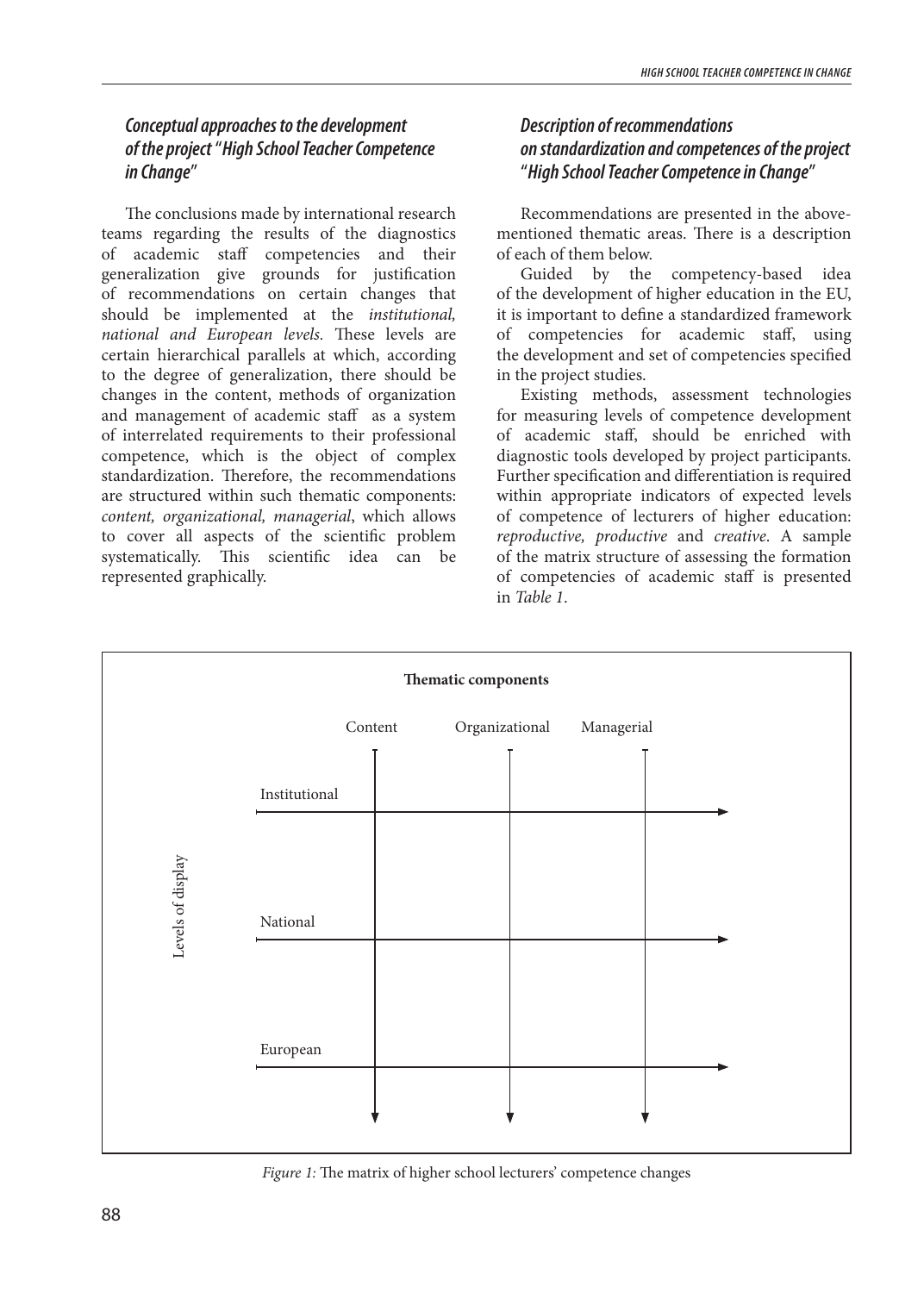*Table 1*

Ċ

| ì       |  |
|---------|--|
|         |  |
|         |  |
|         |  |
|         |  |
| à       |  |
|         |  |
|         |  |
|         |  |
|         |  |
|         |  |
| ¢<br>l, |  |
|         |  |
|         |  |

| Competence       | Names            |                                                                         | Competence levels                                                                |                                                     |
|------------------|------------------|-------------------------------------------------------------------------|----------------------------------------------------------------------------------|-----------------------------------------------------|
| profiles         | of competencies  | reproductive                                                            | productive                                                                       | creative                                            |
| Professional and | 1. Innovative    | Lecturers                                                               | Lecturers                                                                        | Lecturers                                           |
| pedagogical      | 2. Professional  | • are able to update and are opened                                     | • are able to update, to accept new $\bullet$ initiate innovations in the educa- |                                                     |
|                  | self-improvement | to new, but tend to traditional                                         | information;                                                                     | tional process of a higher educational              |
|                  | 3. Digital       | solutions of educational problems,                                      | • improve the content, forms and institution;                                    |                                                     |
|                  | 4. Communicative | fragmentary improve the content,                                        | methods of teaching in accordance                                                | • systematically improve the content,               |
|                  | and interactive  | forms and methods of training;                                          | with the needs of the market and                                                 | forms and methods of teaching                       |
|                  | 5. Managerial    | · perform scientific tasks of an inno-                                  | employers;                                                                       | in accordance with the needs                        |
|                  |                  | nature with coordination<br>vative                                      | · perform scientific tasks of an inno- of the market and society, specifics      |                                                     |
|                  |                  | of mentors;                                                             | vative nature;                                                                   | of the target audience;                             |
|                  |                  | $\bullet$ increase the level of their professional                      | • systematically increase the level • independently perform scientific           |                                                     |
|                  |                  | competence by participating in scien-                                   | of their professional competence                                                 | tasks of an innovative nature;                      |
|                  |                  | and educational activities<br>tific                                     | by participating in scientific and                                               | • systematically increase the level                 |
|                  |                  | at various levels according to the plan                                 | educational activities at various levels;                                        | of their professional competence                    |
|                  |                  | of professional development;                                            | · use digital technology, informa-                                               | through participation in scientific and             |
|                  |                  | · partially use digital technologies tionally ensure the implementation |                                                                                  | educational activities at various levels;           |
|                  |                  | in the educational process.                                             | of the content of educational programs;                                          | $\bullet$ initiate activities to improve the skills |
|                  |                  | The vast majority of lecturers                                          | organize the educational process                                                 | of lecturers;                                       |
|                  |                  | · organizes the educational process                                     | according to a competency-based                                                  | • confidently use multi-vector digital              |
|                  |                  | on the principles of a knowledge-                                       | approach, implement interactive technologies, informationally ensure             |                                                     |
|                  |                  | approach, use reproductive<br>based                                     | methods of interaction with students;                                            | the implementation of the content                   |
|                  |                  | methods of interaction with students;                                   | · independently perform management                                               | of educational programs;                            |
|                  |                  | · perform management tasks with                                         | tasks;                                                                           | • effectively build interaction with                |
|                  |                  | the help of a manager and/or                                            | · reasonably use management tools                                                | students on the competency-based                    |
|                  |                  | colleagues.                                                             | in creating an educational environment                                           | approach; use different methods                     |
|                  |                  |                                                                         | of a higher educational institution.                                             | of interaction with students (interactive,          |
|                  |                  |                                                                         |                                                                                  | subject-subject, student-centered. etc);            |
|                  |                  |                                                                         |                                                                                  | · successfully solve management                     |
|                  |                  |                                                                         |                                                                                  | problems and achieve high educational               |
|                  |                  |                                                                         |                                                                                  | results;                                            |
|                  |                  |                                                                         |                                                                                  | · effectively create an educational                 |
|                  |                  |                                                                         |                                                                                  | environment of a higher educational                 |
|                  |                  |                                                                         |                                                                                  | institution.                                        |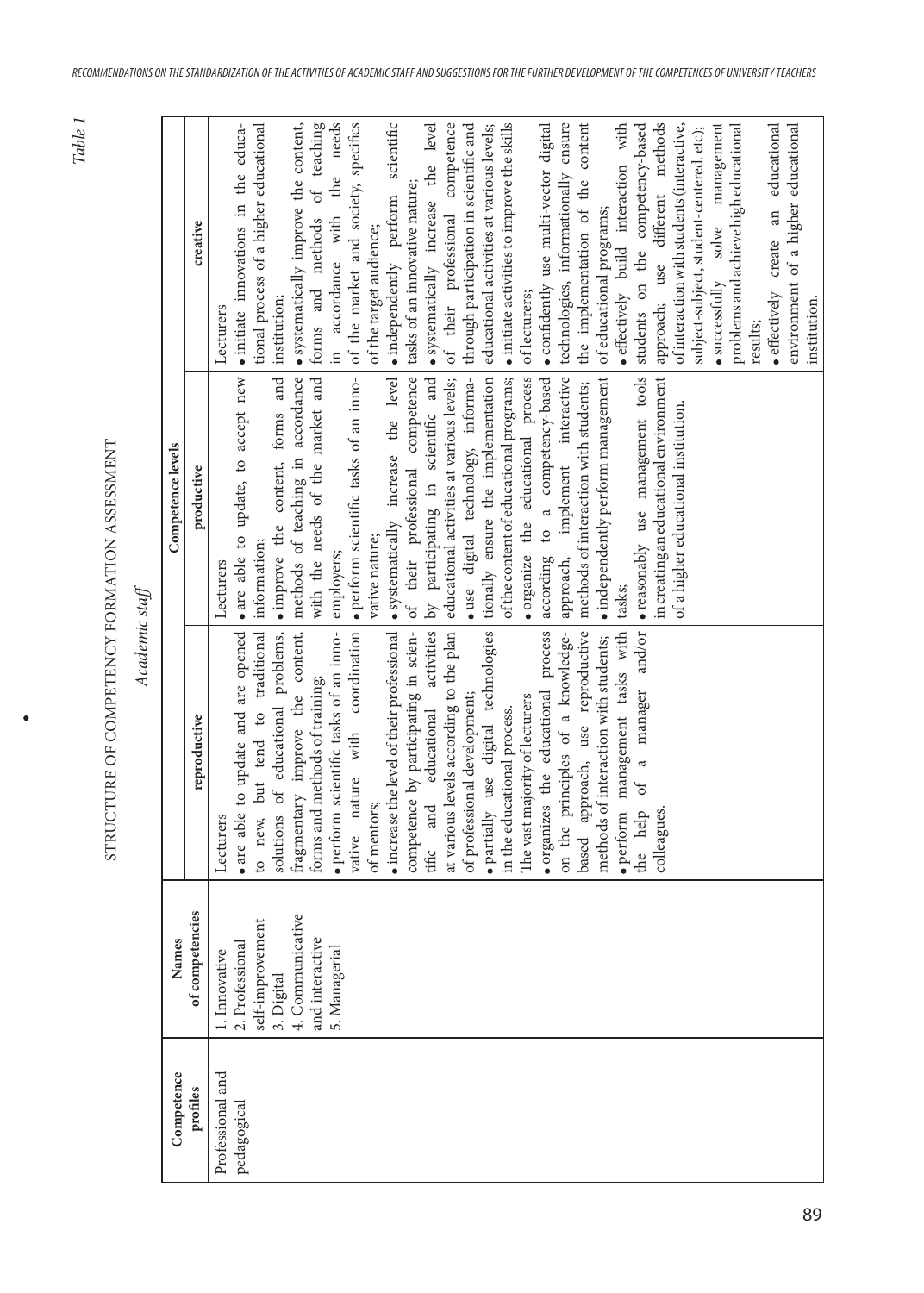| Competence          | Names                                                                                                            |                                                                                                                                                                                                                                                                                                                                                                                                                                                                                                                                                                                                                                                                                                                                                                                                                                                                            | Competence levels                                                                                                                                                                                                                                                                                                                                                                                                                                                                                                                                                                                                                                                                                                                                                                                                                                                                               |                                                                                                                                                                                                                                                                                                                                                                                                                                                                                                                                                                                                                                                                                                                                                                                                                                                                          |
|---------------------|------------------------------------------------------------------------------------------------------------------|----------------------------------------------------------------------------------------------------------------------------------------------------------------------------------------------------------------------------------------------------------------------------------------------------------------------------------------------------------------------------------------------------------------------------------------------------------------------------------------------------------------------------------------------------------------------------------------------------------------------------------------------------------------------------------------------------------------------------------------------------------------------------------------------------------------------------------------------------------------------------|-------------------------------------------------------------------------------------------------------------------------------------------------------------------------------------------------------------------------------------------------------------------------------------------------------------------------------------------------------------------------------------------------------------------------------------------------------------------------------------------------------------------------------------------------------------------------------------------------------------------------------------------------------------------------------------------------------------------------------------------------------------------------------------------------------------------------------------------------------------------------------------------------|--------------------------------------------------------------------------------------------------------------------------------------------------------------------------------------------------------------------------------------------------------------------------------------------------------------------------------------------------------------------------------------------------------------------------------------------------------------------------------------------------------------------------------------------------------------------------------------------------------------------------------------------------------------------------------------------------------------------------------------------------------------------------------------------------------------------------------------------------------------------------|
| profiles            | of competencies                                                                                                  | reproductive                                                                                                                                                                                                                                                                                                                                                                                                                                                                                                                                                                                                                                                                                                                                                                                                                                                               | productive                                                                                                                                                                                                                                                                                                                                                                                                                                                                                                                                                                                                                                                                                                                                                                                                                                                                                      | creative                                                                                                                                                                                                                                                                                                                                                                                                                                                                                                                                                                                                                                                                                                                                                                                                                                                                 |
| Social and personal | 1. Socio-cultural<br>2. Professional<br>responsibility<br>3. Leadership<br>and personal<br>4. Civic              | process of harmonious<br>involvement of young people to civic<br>fessional behavior, which contributes<br>and moral choice, a dialogue<br>civic<br>focus<br>values and their learning in the process<br>• generally support the model of pro-<br>· have a sufficient level of administrative<br>and moral responsibility for the results<br>qualities<br>qualities among<br>of cultures, its humanistic direction,<br>of the educational process on the for-<br>national, linguistic cultures, the broad<br>in interaction with colleagues and<br>enriching their spiritual,<br>definite<br>which implies the<br>· do not show leadership<br>of the educational process;<br>but do not always succeed;<br>$\approx$<br>of professional training.<br>of civic<br>show<br>$\bullet$ do not<br>students;<br>students,<br>position,<br>Lecture<br>to the<br>cultural<br>mation | • support the model of behavior that<br>contributes to harmonious cultural and<br>the broad involvement of young people<br>process<br>formation of civic qualities<br>students, enriching their<br>to civic values and their learning<br>activities in the process of professional<br>$\bullet$ haveasignificantlevel of administrative<br>and moral responsibility for the results<br>not always confident<br>moral choice, a dialogue of cultures,<br>humanistic direction of pedagogical<br>qualities<br>colleagues and<br>spiritual, national, linguistic cultures,<br>$\dot{\mathbb{G}}$<br>in the process of professional training.<br>civic position,<br>educational<br>of the educational process;<br>leadership<br>in interaction with<br>students, but<br>in themselves;<br>their<br>the<br>Lecturers<br>activities;<br>on the<br>among<br>$\bullet$ show<br>$\bullet$ show<br>cusing | · have a high level of administrative<br>able to show organizational, scientific<br>havior that contributes to harmonious<br>cultural and moral choice, a dialogue<br>of pedagogical activities in the process<br>and moral responsibility for the results<br>· by the nature of their activities they are<br>universal leaders who are characterized<br>by following their principles, being<br>initiative, group-work, self-confidence,<br>among<br>and linguistic culture, civic values<br>and their knowledge in the process<br>• successfully choose models of be-<br>direction<br>students, enrich their spiritual, national,<br>· demonstrate their own civic position;<br>· form civic competence<br>of cultures, humanistic<br>of the educational process;<br>of professional activities;<br>of professional training.<br>and technical abilities;<br>Lecturers |
| Academic            | 5. Academic integrity<br>4. Methodological<br>2. International<br>3. Scientific PR<br>cooperation<br>1. Research | • are not fully proficient in scientific<br>• they comply with the requirements<br>· combine scientific and teaching<br>mentary use results of national and<br>results<br>activities at a sufficient level, frag-<br>scientific research in daily<br>methodology and research tools;<br>· present and disseminate<br>of their own research;<br>of academic integrity.<br>educational practice;<br>Lecturers<br>foreign                                                                                                                                                                                                                                                                                                                                                                                                                                                     | to implement research-based education;<br>attempt<br>· present and disseminate results<br>requirements<br>· combine scientific and teaching ac-<br>tivities; implement the results of na-<br>tional and foreign scientific research<br>of their own research; have full<br>knowledge of scientific methodology<br>practice,<br>the<br>of academic integrity.<br>and research tools;<br>$\bullet$ comply with<br>educational<br>Lecturers<br>.<br>도                                                                                                                                                                                                                                                                                                                                                                                                                                              | and<br>· use the latest results of national and<br>• are fluent in scientific methodology<br>• successfully present and disseminate<br>·popularize ideas and adhere to re-<br>foreign scientific research in educa-<br>· implement research-based education;<br>quirements of an academic integrity.<br>scientific<br>results of their own research;<br>• effectively combine<br>and research tools;<br>teaching activities;<br>tional practice;<br>Lecturers                                                                                                                                                                                                                                                                                                                                                                                                            |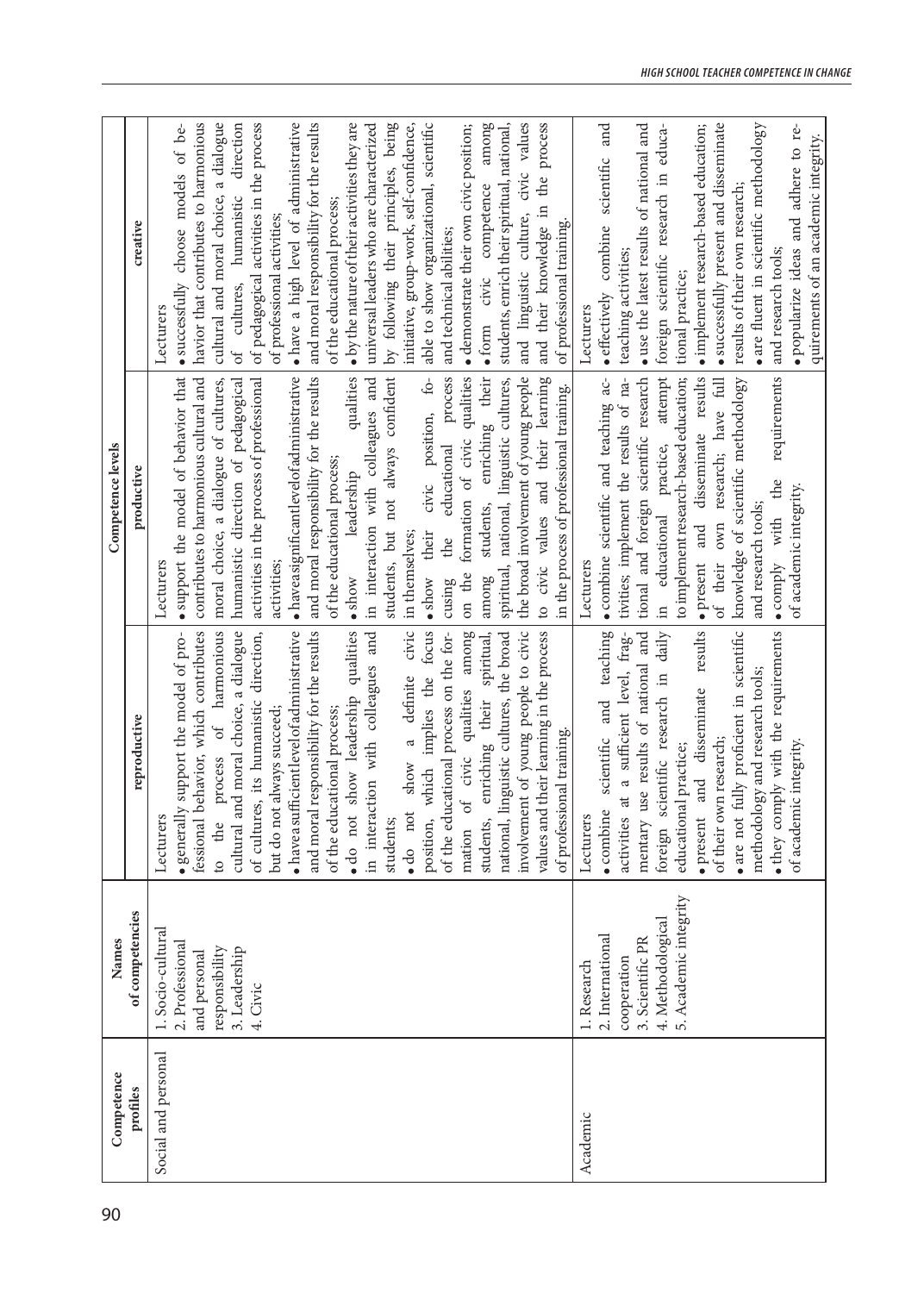At the level of educational institutions, it is advisable to introduce an internal system of professional development of University lecturers, based on a differentiated approach to the formation of target groups based on the results of preliminary diagnosis. The content of the program of academic staff's competence development includes such topics of content modules as:

## *Module 1. Diagnostics of competence development of a higher school lecturer*

## *The purpose of the module*:

— to identify difficulties in the work of academic staff that reduce the effectiveness of their activities;

— diagnose and self-diagnose lecturers, develop personal programs of competence development.

## *Module 2. Competence paradigm of modern higher education*

#### T*he purpose of the module:*

— to familiarize lecturers with trends in the development of the educational policy in the EU, reforms of the national education system, new requirements for the competence of the lecturer of higher education.

## *Module 3. BarCamp of competence development of academic staff*

## *The purpose of the module:*

— implementation of lecturer's personal programs of competence development;

— variability of lecturer's choice of individual strategies of competence development in the framework of the following profiles: professional and pedagogical, social and personal, academic.

#### *Module 4. Competency-based practices*

## *The purpose of the module*:

— exchanging innovative experiences, an introduction of new educational technologies and research methods in the educational process.

The effectiveness of the implementation of the Program of competence development of lecturers can be provided by relevant electronic educational materials and the Internet platform of scientific and methodological support of professional activities of academic staff.

#### *Organizational*

Adaptation of higher education goals on a national level to local socio-economic conditions, demographic changes and labour market requirements. The essentially opposite processes of globalization and localization are constantly adjusting the goals of higher education in different EU countries.

The introduction of standardized quality assessment procedures for teachers at the national and institutional levels takes into account such aspects:

— determining a set of requirements for the development of professional competence of lecturers;

— considering the educational results of students as an indicator of a professional activity of lecturers;

— introduction of the procedure of the inspectorate (performance standards) of professional achievements of academic staff as a certain procedure of independent monitoring and evaluation of the quality of their activities;

— implementation of a system of incentives for lecturers, taking into account the results achieved, etc.

To study the experience of the Ukrainian Academy of Acmeology in development of professionalism of academic staff and to intensify its implementation in the work of its international section.

At the institutional level, it is advisable to organize and introduce into the educational practice a system of lecturers' self-assessment (self-evaluation) of the formation of their own competencies in the above-mentioned competence profiles: professional and pedagogical, social and personal, and academic (self-analysis and evaluation of professional competencies are carried out separately). The introduction of the method of self-assessment in the practice of higher school lecturers' activities contributes to their professional development, will make them closer to achieving standardized results of their activities.

## *Managerial*

Development of common-European guidances on standards of academic staffs' performance as a specific recommendation, a competency framework of higher school lecturers' activities. Conducting a clear division of labour responsibilities for academic staff of all categories (assistant, lecturer, associate professor, professor).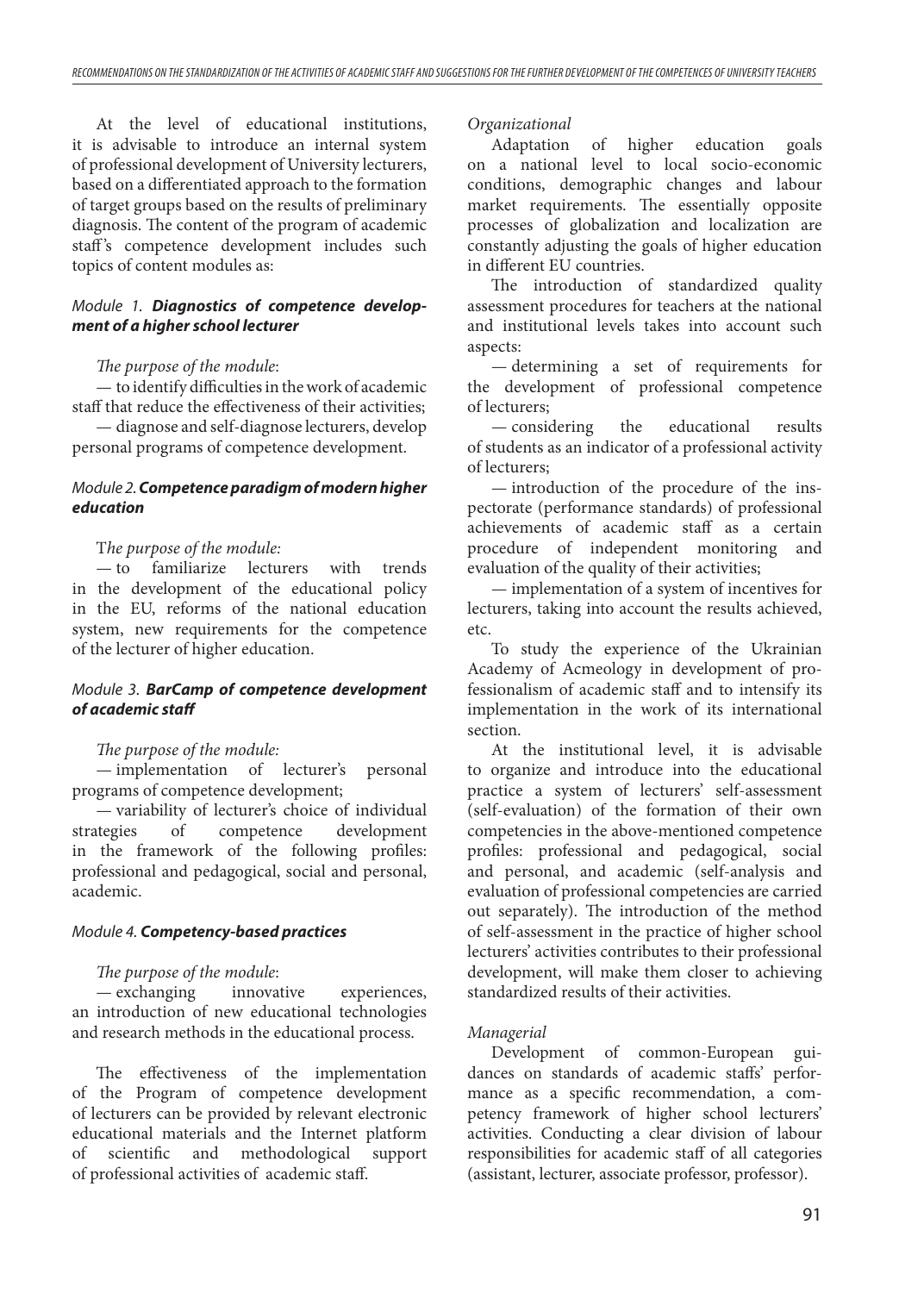Reorganization of the system of management, funding, and management of education through decentralization, deregulation, development of interconnected direct and backward links of higher education institutions with stakeholders.

Achieving transparency and openness of the education management system based on the analysis of ratings of the academic staff of universities, which allows to assess the real state of the problems, to make expected conclusions, to create a database of factual data (evidence), which allows to establish the compliance of their activities with set objectives and goals. Evidence needed to assess, stimulate and guide the development of higher education and its institutions at the national level.

Introduction of institutional, academic and financial autonomy of higher education institutions, the introduction of University management as a new model of institutional management, where the professionalism and competences of a lecturer are key to the effective operation of higher education institutions.

The recommendations have general character and partly reflect the proposals of participating countries. Details of this proposals contained in the research teams' reports of each country participating international project No. 21720008 "High School Teacher Competences in Change" with the assistance of the International Visegrad Fund and the Ministry of Foreign Affairs of the Kingdom of the Netherlands.

Thus, a systematic study and assessment of the competencies of academic staffs', the identification in the partner-countries (Ukraine, Poland, the Czech Republic, and Slovakia) certain common factors that affect their activities at the global and local levels, allowed on the basis of an integrated approach to develop a set of recommendations for the standardization of lecturer's activities. It is based on the structural and logical understanding of this phenomenon at the institutional, national and European levels, where standardization covers the content, organizational and managerial aspects of its implementation. The developed recommendations can serve as guidelines for further development of theoretical, practical and diagnostic approaches to standards of academic staffs' activities at different levels: institutional, national and European.